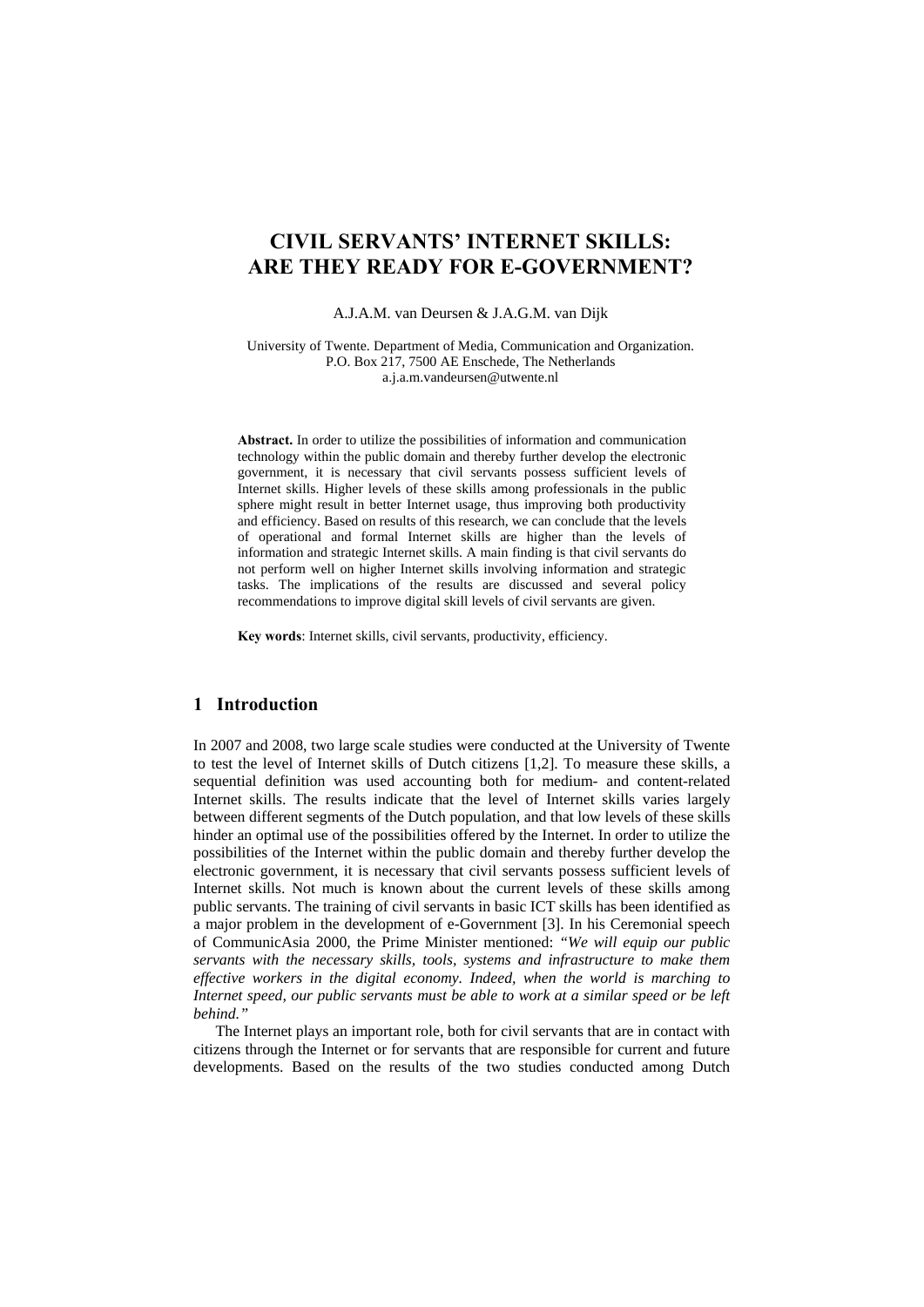citizens, one might question whether civil servants possess the necessary Internet skills. Even though they may be in contact with public electronic services on a daily basis, they might not perform better than ordinary Dutch citizens. In this study, the actual level of Internet skills among different segments of civil servants (including executive employees, policy advisors and administrators) is measured in performance tests. The measured Internet skills are discussed in Section 2. Them, Section 3 describes the method applied, followed by an overview of the findings in Section 4. Section 5 contains the conclusions and policy recommendations.

### **2 Research background**

The literature concerning Internet skills is not consistent in the terms used and in the underlying concepts applied. The confusion caused by the varied terminologies and meanings might be the cause for a lack of practical implementations and support for all these terms [1]. The development of assessments is hampered particularly by the lack of consensus on what constitutes measurable dimensions [2]. Operational definitions have rarely been defined and most of the Internet skills research applies limited definitions that do not extend beyond so-called 'button knowledge,' not paying attention to the multiple underlying indices. This stipulates the need for more academic research. To encourage research to focus on in-depth skill measurement, Van Deursen & Van Dijk [3,4] elaborated four types of Internet skills. The four Internet skills categories proposed are based on individual abilities. So far, most conducted studies strongly focused on the operation and use of computers and the Internet. Van Deursen & Van Dijk [3,4] proposed the following set of Internet skills:

Operational skills means being able to:

- Operate an Internet browser:
	- o Opening websites by entering the URL in the browser's location bar
	- o Surfing forward and backward between pages using the browser buttons
	- o Saving files on the Hard Disk
	- o Opening various common file formats (e.g., PDF, SWF)
	- o Bookmarking websites
	- o Changing the browser's preferences (e.g., start page)
- Operate online search engines:
	- o Entering keywords in the proper field
	- o Executing the search operation
	- o Opening search results in the search result lists
- Complete online forms:
	- o Using the different types of fields and buttons (e.g., drop-down menus)
	- o Submitting a form

Formal skills means being able to:

- Navigate the Internet by:
	- o Recognizing and using hyperlinks (e.g., menu links, textual links, and image links) in different menu and website layouts
	- Maintain a sense of location while navigating the Internet, meaning:
		- o Not getting disoriented when surfing within a website
		- o Not getting disoriented when surfing between websites
		- o Not getting disoriented when browsing through, and opening search results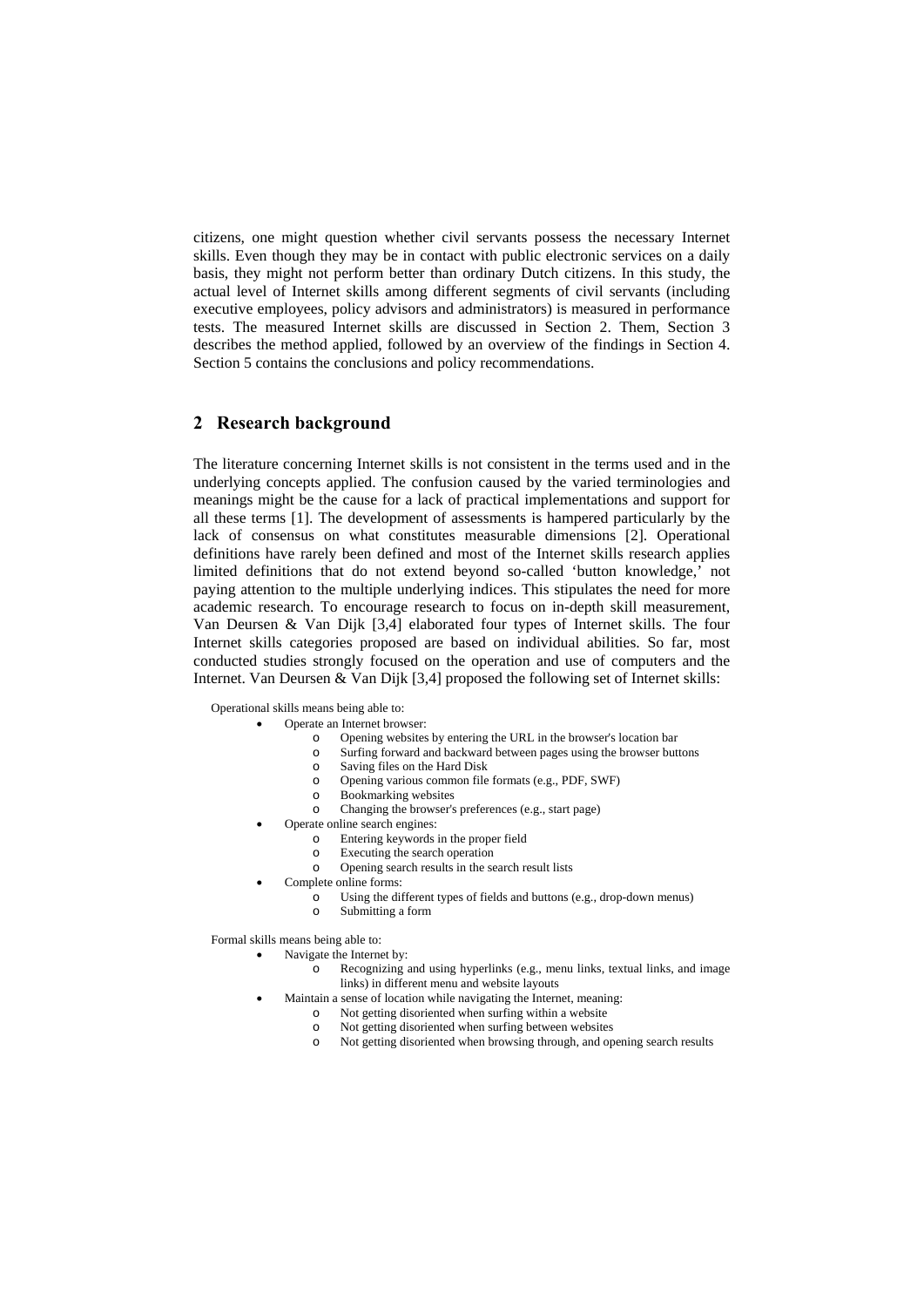Information skills means being able to

- Locate required information, by:
	- o Choosing a search system or place to seek information
	- o Defining search queries that focus on the information problem
	- o Selecting information
	- o Evaluating information sources

Strategic skills means being able to:

- Take advantage of the Internet by:
	- o An orientation towards a particular goal
	- o Taking the right action to reach this goal
	- o Making the right decision to reach this goal
	- o Gaining the benefits associated with this goal

This definition was used in the Internet skills studies among Dutch citizens, in which subjects had to complete assignments on the Internet. Using performance tests for measuring Internet skills is much more reliable and valid than using surveys in which subjects are asked to assess their own level of skills [5,6]. In most cases, studies that use surveys provide an exaggerated picture of the actual Internet skill levels. This problem is compounded by the fact that Internet skills, in most cases, are measured very superficially and do not go beyond operational skills. This causes surveys to generate a too flattering picture compared to the actual skill levels. Results of both studies revealed that operational and formal Internet skills were not the most problematic. Rather, information and strategic Internet skills presented the greatest difficulties. The results also revealed that Internet experience only correlated to the level of operational skills, and that older age groups did not perform worse than their younger counterparts with regards to information and strategic skills. As such, the assumption that there would not be a digital skill problem without the presence of an elderly population was tempered.

One might suggest that high levels of information and strategic skills are a necessity for administrators and policy advisors. These skills form part of their ability to define policy and administer the electronic government. For executive employees, high levels of operational and formal skills are a necessity, as they have to work with online applications. Indeed, citizens who have trouble with online public services expect support. Higher levels of Internet skills among professionals in the public sphere might result in better Internet usage, thus improving both productivity and efficiency. Also, one might expect positive effects in public service delivery. The problems described and the proposed definition lead to the first research question:

#### *RQ 1: What are the levels of operational, formal, information, and strategic Internet skills of Dutch civil servants?*

To gain a better understanding of the levels of these skills among civil servants, they can be compared to the Internet skill levels of citizens. Other studies that measure Internet skills more profoundly are very rare. It is expected that Internet skills will not be the same among different segments of civil servants. This study distinguishes among two groups of civil servants. On the on hand:

 Administrators that are responsible for political and administrative affairs and for the institution of the public information supply, both internally and externally. They have to decide on the acquisition and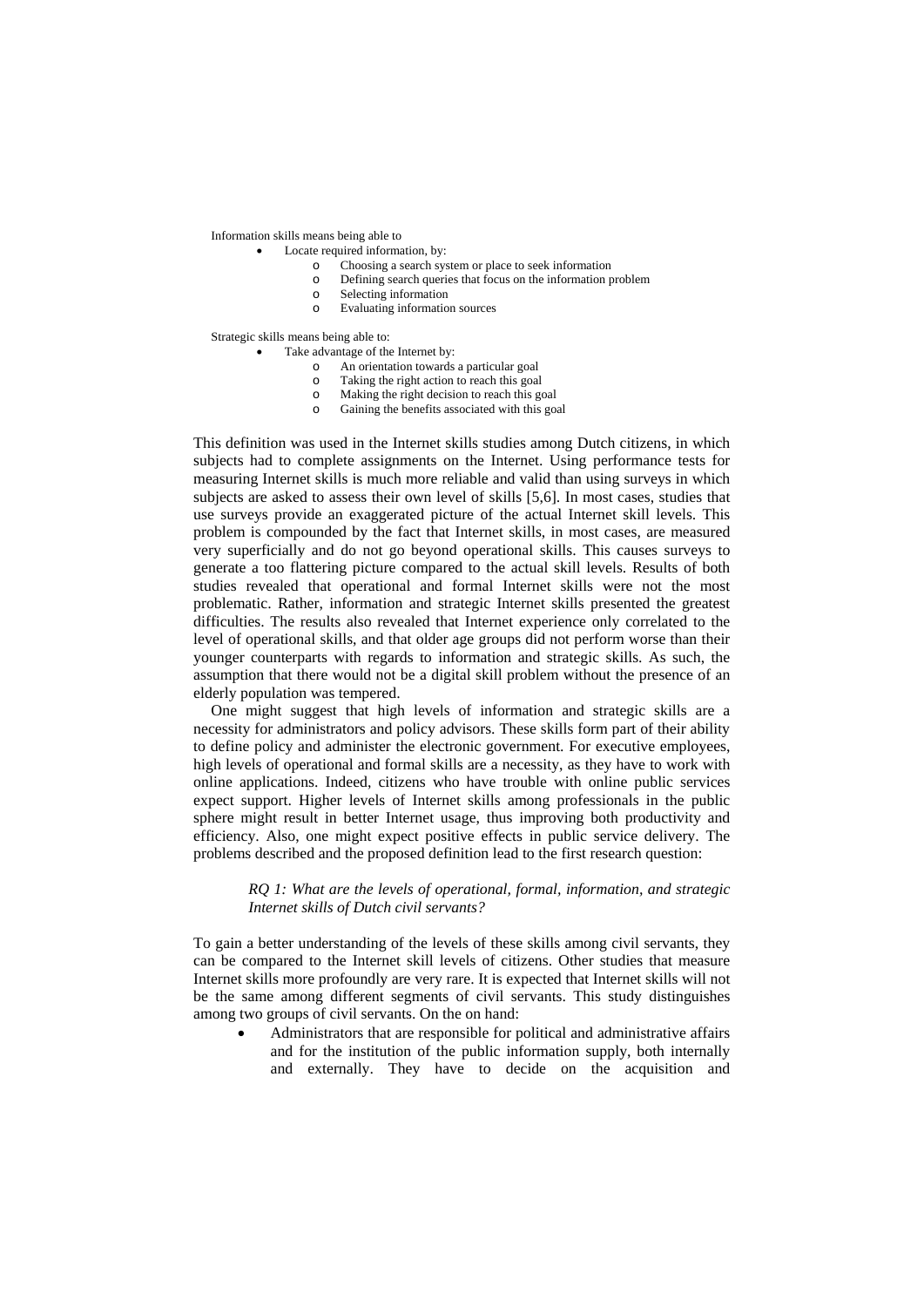implementation of infrastructures, architectures and applications and assess whether these fit within the existing organization or whether they need to be adapted. It is therefore recommended that administrators possess more strategic ICT knowledge and skills.

 Policy advisors in the field of eGovernment that support administrators in decision-making. Policy advisors have to be aware of all possibilities that ICT usage offers to the government.

On the other hand:

 Executive employees that use electronic applications for serving citizens. They need to be able to operate applications for handling forms and transactions. And need sufficient operational and formal skills as well as specific information skills associated with their positions.

Besides these groups of civil servants, gender, education, and age are accounted for, as are Internet experience, amount of time spent on the Internet, using social support, the primary location of Internet use, and socio-economic status, all factors that come forward as an explanation of Internet usage differences [7,8,9,10]. The assumption that Internet skills will not be the same among different segments of civil servants leads to the second research question:

*RQ 2: Are there significant differences among groups of civil servants and categories of gender, age, educational level attained, Internet experience, amount of time spent weekly on the Internet, help from peers and the primary location of Internet use?* 

If answers to these questions reveal that the levels of particular Internet skills among civil servants is not adequate in comparison to their job requirements, the following research question then needs to be answered:

> *RQ 3: How can the level of Internet skills among (particular groups of) civil servants be increased?*

### **3. Method**

### **3.1 Subjects**

During a time period of six months, 98 civil servants were visited and subjected to performance tests. The participating civil servants were selected at departments within executive policy agencies and municipalities that have the most direct contact with citizens. The departments of Social Affairs and Public affairs were selected in the municipalities. Municipalities were randomly selected throughout the Netherlands and their size was taken into account in order to reflect the national distribution in the Netherlands. The heads of the selected departments received a letter signed by the Ministry of Internal Affairs (the sponsor of the study), in which they were invited to take part in a study. The procedure was also explained in the letter. Municipalities that agreed to participate randomly selected six civil servants: three in the Social Affairs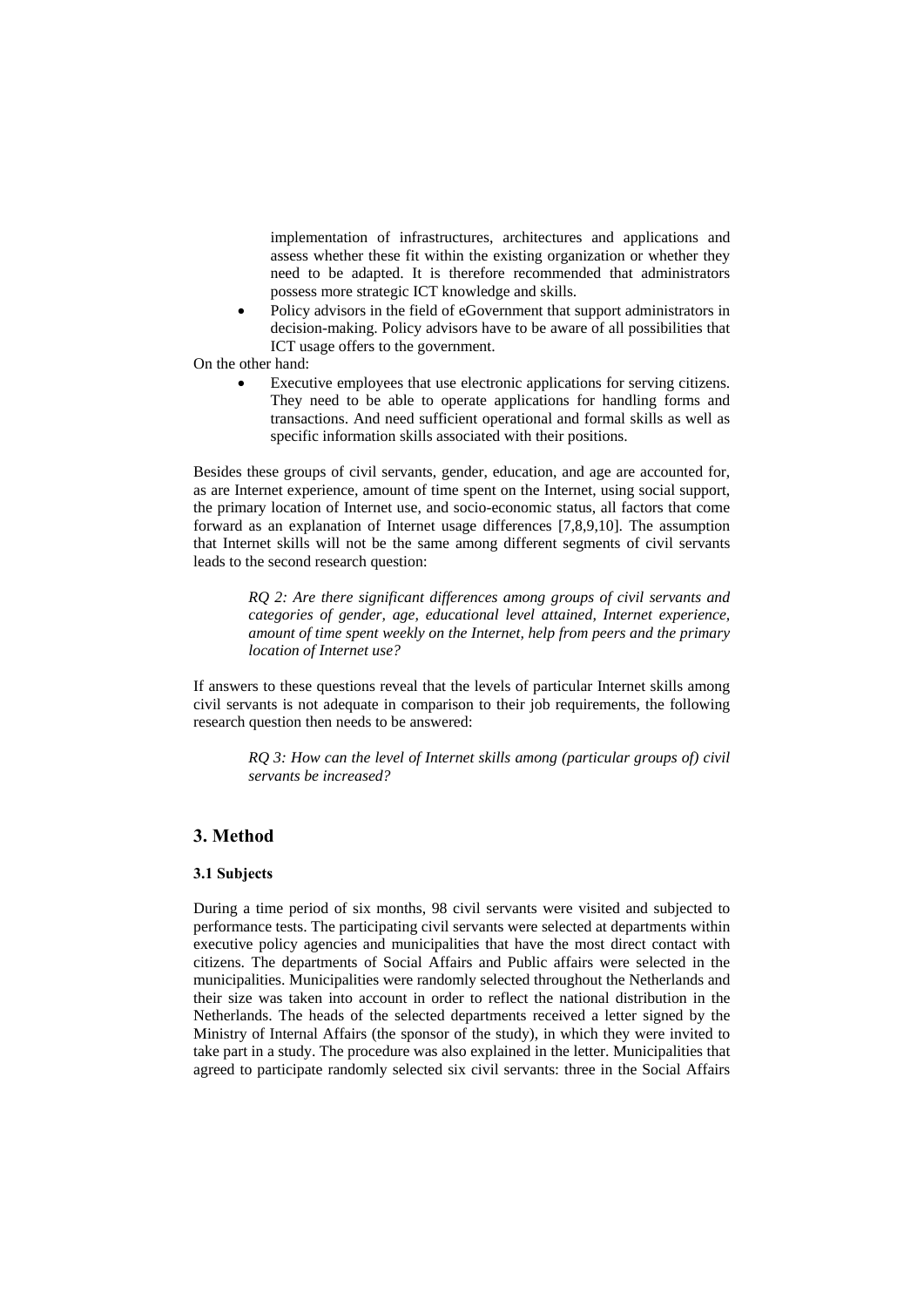department and three in the Public Affairs department. In every department, two executive employees that had direct contact with citizens and one administrator responsible for electronic service delivery were selected. At the executive policy agencies, three administrators and five executing employees were selected. The characteristics of the subjects are summarized in Table 1.The average years of age was 45 (SD = 8.7), average years of Internet experience was 9.0 years (SD = 4.2), and the average amount of hours spent online weekly  $9.0$  (SD = 13.2).

Executive employees were civil servants that had direct contact with citizens, mainly at the counter. The administrators in most cases fulfilled a management position in the department of Social Affairs or Public Affairs. Some were the head of a section that contained more departments. Policy advisors all had positions in where they directly advised the managers. All subjects directly used the Internet, either at the counter, for defining policy or for advising in the development of electronic services.

|                                  | $\mathbf n$ | $\frac{0}{0}$  |
|----------------------------------|-------------|----------------|
| Position                         |             |                |
| Executing position               | 50          | 51             |
| Administrator                    | 31          | 32             |
| Policy / Advise position         | 17          | 17             |
| Organization                     |             |                |
| Municipalities                   | 78          | 80             |
| <b>Public Affairs</b>            | 40          | 51             |
| <b>Social Affairs</b>            | 35          | 45             |
| Other                            | 3           | $\overline{4}$ |
| <b>Executive Policy Agencies</b> | 20          | 20             |
| Education                        |             |                |
| Low                              | 15          | 15             |
| Middle                           | 30          | 31             |
| High                             | 53          | 54             |
| Age                              |             |                |
| 18-29                            | 6           | 6              |
| 30-39                            | 20          | 20             |
| $40 - 54$                        | 59          | 60             |
| 55-80                            | 13          | 13             |
| Gender                           |             |                |
| Male                             | 40          | 41             |
| Female                           | 58          | 59             |

**Table 1.** Sample characteristics of participating civil servants

#### **3.2 Technical specifications**

The studies were conducted in the subject's office. For the performance test, a laptop with separate keyboard and mouse was used. The laptop connected to the Internet on a high-speed wireless network. During the study, subjects were allowed to use their choice of browser (Internet Explorer 6, 7 or Mozilla Firefox 3), so that they could replicate their usual Internet use. No default page was set on the browsers and all the assignments started out with an empty page. To ensure that subjects were not influenced by previous users' actions, the browser was totally reset after each session.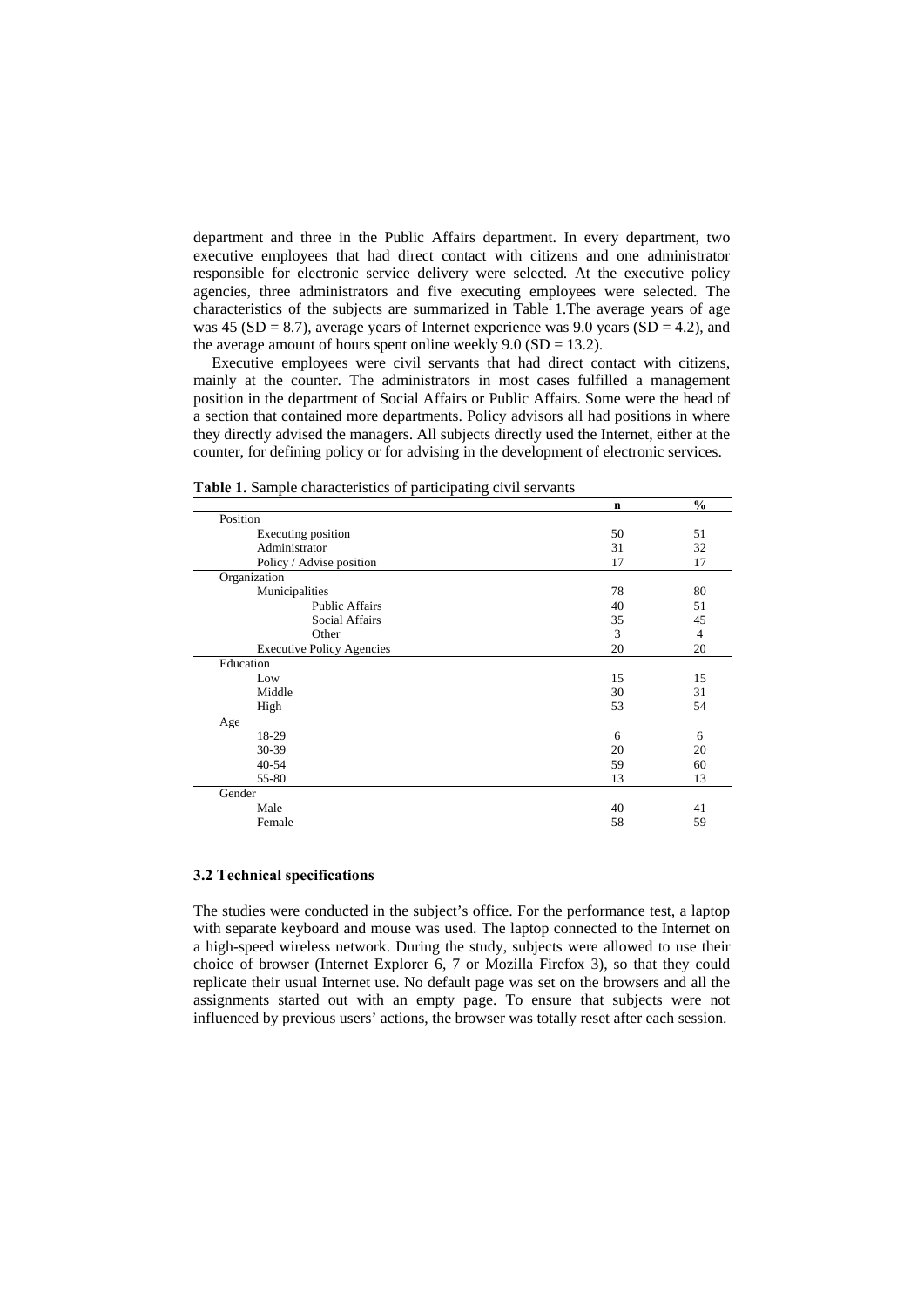#### **3.3 Performance test assignments**

Eight assignments were prepared, two for measuring operational Internet skills, two for formal Internet skills, two for information Internet skills and two for strategic Internet skills. The assignments were a combination of the assignments used in the two Internet skills studies conducted among Dutch citizens. Some assignments, however, were shortened in order to lower the barrier to participation. A complete session took about one-and-a-half hours.

In the two operational skills assignments, subjects were for example instructed to open and save a PDF file, add a website to the Favorites (or bookmarks), fill out a form, and use a search engine. The two formal Internet skill assignments instructed subjects to look up simple contact details at two governmental agencies that used totally different website layouts and menu structures. Subjects were also asked to follow multiple links, go back to the homepages of websites that were opened in different windows, and inspect different search results after conducting a search operation. The first of the two information skills assignments asked subjects to look up subscription information at the website of a major telecom provider. In the second assignment, a more open search task was given using Google as a departure point: subjects had to look up information regarding minimum wages. The first strategic skills assignment was a follow–up that asked subjects what they would do after being underpaid. In the final strategic skills assignment, subjects were instructed to book a flight-hotel combination that was as inexpensive as possible, accounting for few demands. The appendix contains the full list of the eight assignments that subjects were asked to complete. All assignments were of a closed format (i.e., only one answer or action was correct).

The subjects' performance was measured by their successful completion of assignments and the time (in seconds) they spent on each assignment. Both completion and time required were noted directly. In all of the assignments, the subjects themselves decided when they were finished or wanted to give up. After a specific, ample time period, a deadline appeared when the test leader gently asked the subjects to pass on to the next assignment. However, no encouragements were given, as the pressure to succeed was already higher in a test setting. All subjects completed the assignments in the same order.

Prior to the experiment, a five minute questionnaire was administered to gather personal data such as position within the department, age, gender, education level, Internet experience and information about the frequency and location of the subjects' regular Internet usage.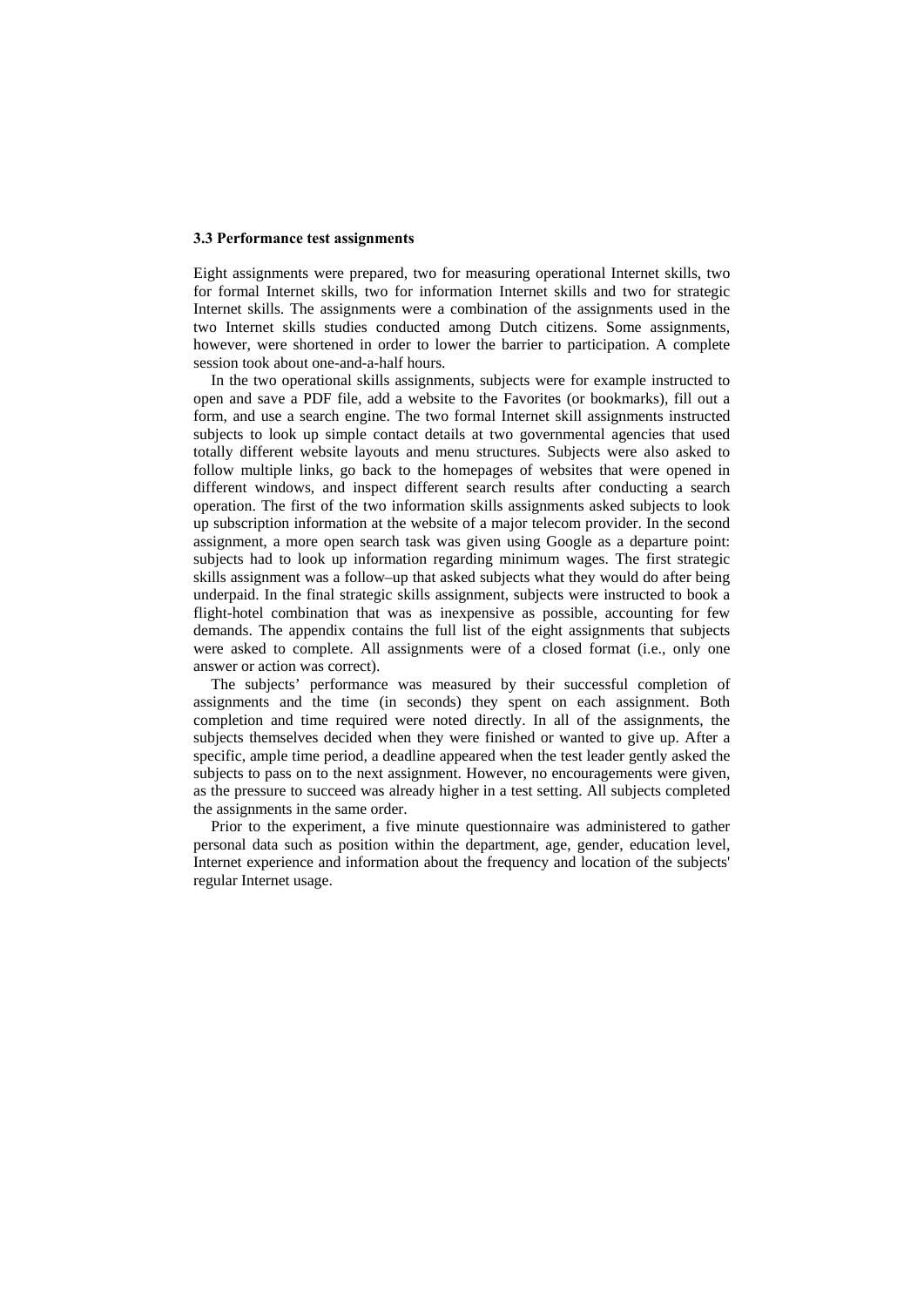# **4 Results**

This section starts with a general overview of the completion of the assignment. Subsequently, linear regression analyses are performed for both the number of tasks completed and the time spent on the tasks for each skill in order to identify factors that might influence the level of Internet skills.

#### **4.1 General overview**

The two assignments used to measure operational Internet skills consisted of seven tasks. According to Table 2, the subjects completed an average of 74% of these tasks. The two assignments used to measure formal Internet skills consisted of three tasks, of which the subjects completed an average of 80%. Of the two information Internet skills assignments, an average of 50% was completed. Finally, of the two strategic Internet skill assignments, an average of 30% was completed. The time spent on the assignments differed substantially as depicted in Table 2. Of the seven operational Internet skill tasks, only 14% of civil servants were able to complete all of them successfully. 58 Percent of the civil servants were able to successfully complete all three formal skill tasks, 30% both the information skill assignments and only 9% both of the strategic skill assignments.

|  |  |  | Table 2. Average number of tasks completed successfully and average time spend on the tasks |  |
|--|--|--|---------------------------------------------------------------------------------------------|--|
|  |  |  |                                                                                             |  |

|                       | <b>Tubic 2:</b> Triviage humori of tasks completed successfully and average three spend on the tasks<br>Average # of tasks completed |               | Time spent on tasks (seconds) |             |
|-----------------------|--------------------------------------------------------------------------------------------------------------------------------------|---------------|-------------------------------|-------------|
|                       | M(SD)                                                                                                                                | $\frac{0}{0}$ | M (SD)                        | Min. / Max. |
| Operational tasks (7) | 5.2(1.2)                                                                                                                             | 74            | 314 (108)                     | 97/631      |
| Formal tasks (3)      | 2.4(0.7)                                                                                                                             | 80            | 353 (131)                     | 118/872     |
| Information tasks (3) | 1.0(0.8)                                                                                                                             | 50            | 518 (238)                     | $155/1200*$ |
| Strategic tasks (2)   | 0.6(0.7)                                                                                                                             | 30            | 1242 (486)                    | $216/2400*$ |

\*Maximum time allowed

#### **4.2 Operational Internet skills**

|                                             | <b>Number of Tasks</b> |            | Time spent |           |
|---------------------------------------------|------------------------|------------|------------|-----------|
|                                             | completed successfully |            |            |           |
|                                             |                        |            |            |           |
| Gender                                      | $-.672$                | $-.069$    | $-.078$    | $-.007$   |
| Age                                         | $-4.035$               | $-.391***$ | 5.098      | $.463***$ |
| Education (low/middle/high)                 | $-1.841$               | $-.215$    | .488       | .054      |
| Internet experience (years)                 | .490                   | .047       | $-736$     | $-.067$   |
| Internet use (hours a week))                | 1.429                  | .139       | $-1.316$   | $-.121$   |
| Position (admin. and policy adv./executive) | $-3.032$               | $-343***$  | 2.162      | $.231*$   |
| Participated in an Internet course (yes/no) | $-.241$                | $-.023$    | 1.405      | .126      |
| Receive help from others (yes/no)           | $-1.890$               | $-.191$    | 2.125      | $.200*$   |
| Location (at home/elsewhere)                | $-.070$                | $-.006$    | .278       | .024      |
| Adjusted $\mathbb{R}^2$                     |                        | .29        |            | .39       |
| F                                           |                        | $4.46***$  |            | $6.15***$ |

\**p*<.05, \*\*\**p*<.001. N=98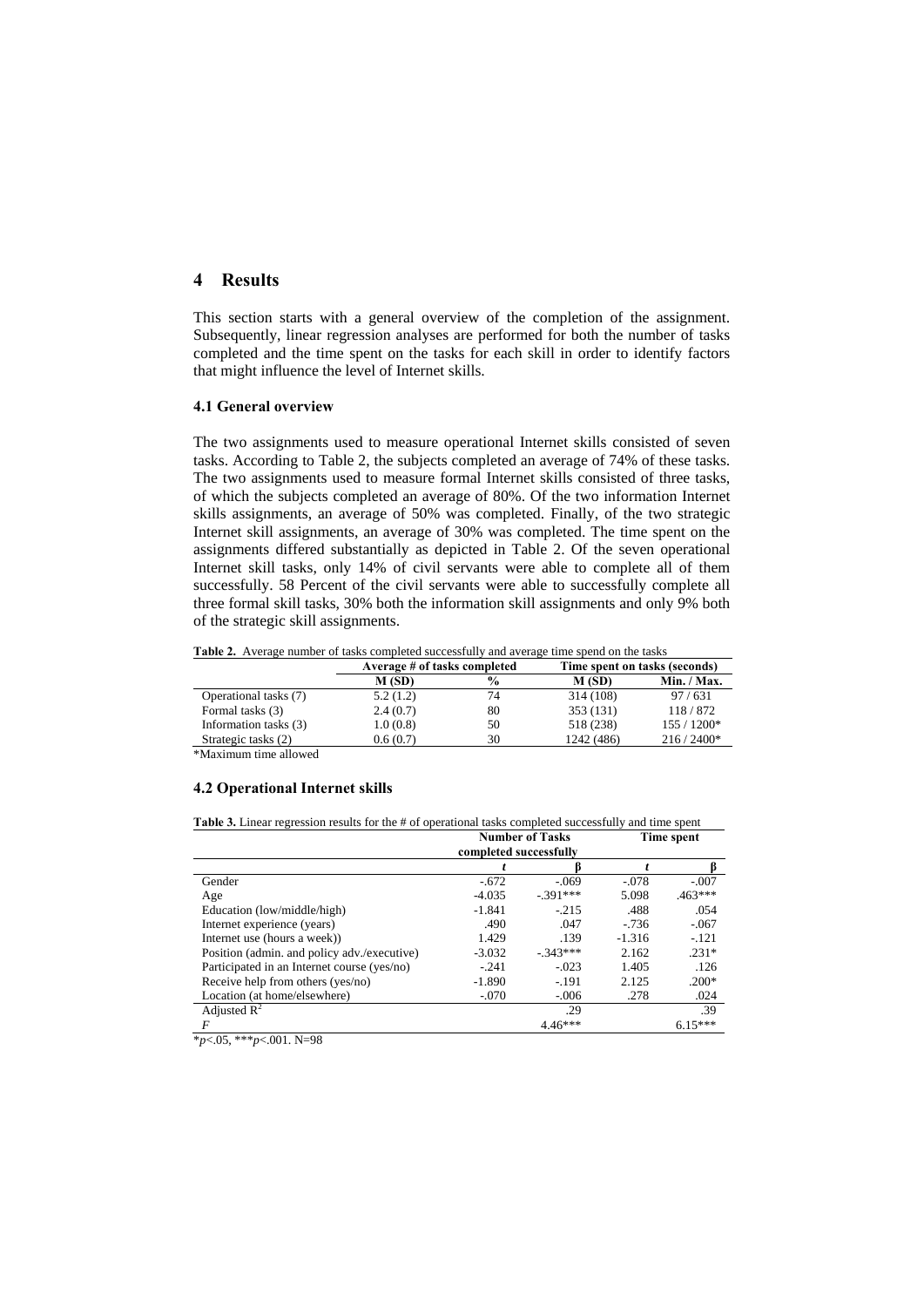As shown in Table 3, age and position are the main predictors for the level of operational Internet skills. They are significant both for the number of tasks completed successfully and the time spent on the tasks. Administrators and policy advisors perform better than executive employees. Receiving help from others was a minor contributor to the time spent on Internet tasks.

#### **4.3 Formal Internet skills**

The two assignments for measuring formal Internet skills consisted of three tasks, of which an average of 2.5 was completed successfully. As presented in Table 4, age and position once again are the main contributors for the number of formal tasks completed successfully and for the amount of time spent on the tasks. Also here administrators and policy advisors perform better than executive employees.

**Table 4.** Linear regression results for the # of formal tasks completed successfully and time spent

|                                             | <b>Number of Tasks</b> |            | Time spent |           |
|---------------------------------------------|------------------------|------------|------------|-----------|
|                                             | completed successfully |            |            |           |
|                                             |                        |            |            |           |
| Gender                                      | .908                   | .101       | ,167       | .018      |
| Age                                         | $-2,581$               | $-.273***$ | 3,280      | $,344***$ |
| Education (low/middle/high)                 | $-1,420$               | $-181$     | $-472$     | $-.060$   |
| Internet experience (years)                 | 1.593                  | .168       | 1.074      | ,113      |
| Internet use (hours a week))                | .245                   | .026       | $-726$     | $-.077$   |
| Position (administrator/executive)          | $-2.153$               | $-.266*$   | 1.250      | ,153      |
| Participated in an Internet course (yes/no) | $-1,148$               | $-.117$    | $-1,275$   | $-.131$   |
| Receive help from others (yes/no)           | .268                   | .029       | 1,029      | ,112      |
| Location (at home/elsewhere)                | $-0.928$               | $-.093$    | .725       | ,072      |
| Adjusted $\mathbb{R}^2$                     |                        | .16        |            | .19       |
| F                                           |                        | 1.89*      |            | $2.22*$   |

\**p*<.05, \*\*\**p*<.001, N=98

#### **4.4 Information Internet skills**

**Table 5.** Linear regression results for the # of information tasks completed successfully and time spent

|                                             | <b>Number of Tasks</b> |         | Time spent |         |
|---------------------------------------------|------------------------|---------|------------|---------|
|                                             | completed successfully |         |            |         |
|                                             |                        |         |            |         |
| Gender                                      | $-0.36$                | $-.04$  | 2.06       | $.23*$  |
| Age                                         | $-1.62$                | $-.17$  | 1.40       | .15     |
| Education (low/middle/high)                 | 1.60                   | .20     | $-0.70$    | $-.09$  |
| Internet experience (years)                 | 0.15                   | .02     | 0.25       | .03     |
| Internet use (hours a week))                | 1.99                   | .21     | $-1.40$    | $-.15$  |
| Position (admin. and policy adv./executive) | $-0.64$                | $-.08$  | 1.12       | .14     |
| Participated in an Internet course (yes/no) | $-0.67$                | $-.07$  | $-0.32$    | $-.03$  |
| Receive help from others (yes/no)           | $-0.06$                | $-.06$  | 0.76       | .08     |
| Location (at home/elsewhere)                | 0.02                   | .02     | 0.44       | .04     |
| Adjusted $\mathbb{R}^2$                     |                        | .12     |            | .12     |
|                                             |                        | $2.48*$ |            | $2.37*$ |

\**p*<.05, N=98

The selection of civil servants was mainly based on their position and department. We did not apply a quota sample for gender, age, and education, which would have made it much harder to find willing civil servants to participate. The drawback, however, is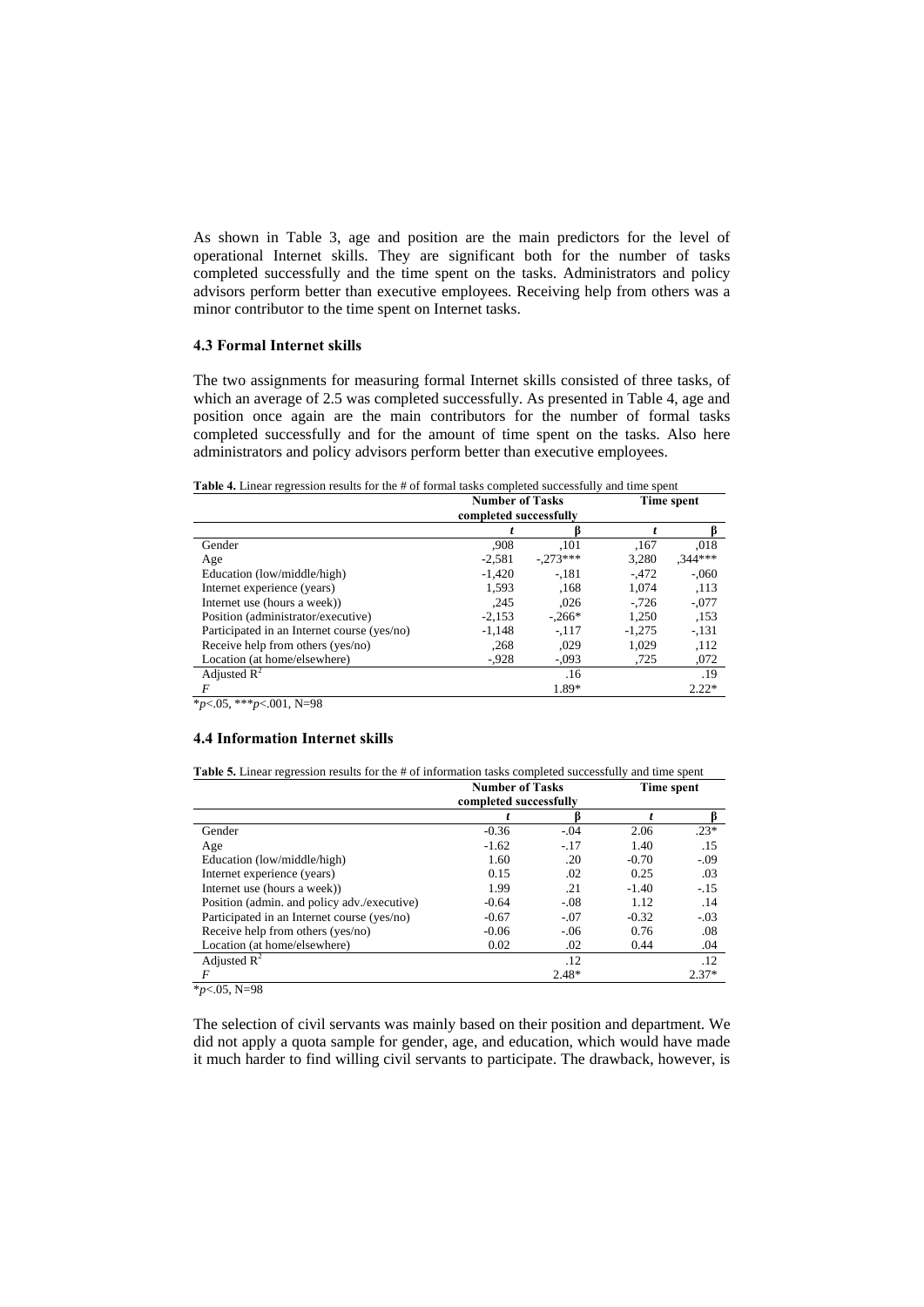that differences among these groups do not vary greatly. As a result, there are no significant predictors indicated in the regression analyses, as shown in Table 5.

#### **4.5 Strategic Internet skills**

Of the two strategic skill assignments, subjects completed an average of 0.6 assignments. Just like the regression analyses in the prior section, no significant contributors appear, as can be seen from Table 6.

**Table 6.** Linear regression results for the # of strategic tasks completed successfully and time spent

|                                             | <b>Number of Tasks</b><br>completed successfully |         | Time spent |         |
|---------------------------------------------|--------------------------------------------------|---------|------------|---------|
|                                             |                                                  |         |            |         |
| Gender                                      | 1.38                                             | .15     | 2.53       | .29     |
| Age                                         | $-1.77$                                          | $-.18$  | $-1.00$    | $-.11$  |
| Education (low/middle/high)                 | 1.01                                             | .13     | $-0.51$    | $-.07$  |
| Internet experience (years)                 | 0.52                                             | .05     | 0.51       | .06     |
| Internet use (hours a week))                | 0.82                                             | .09     | 0.70       | .08     |
| Position (admin. and policy adv./executive) | 0.34                                             | .04     | $-0.90$    | $-.12$  |
| Participated in an Internet course (yes/no) | $-2.51$                                          | $-.25$  | 0.74       | .08     |
| Receive help from others (yes/no)           | $-1.31$                                          | $-.14$  | $-1.73$    | $-.20$  |
| Location (at home/elsewhere)                | 0.13                                             | .01     | $-1.23$    | $-.13$  |
| Adjusted $\mathbb{R}^2$                     |                                                  | .12     |            | .14     |
|                                             |                                                  | $2.41*$ |            | $2.33*$ |
| $A = 0.7$ $B = 0.0$                         |                                                  |         |            |         |

\**p*<.05, N=98

### **5 Conclusions and policy recommendations**

The in this study measured Internet skills should be considered as basic skills that civil servants need in order to work for the electronic government. One might even suggest these skills as a minimum norm, which is also desired for citizens that want to function in contemporary information-based society [11]. Further still, this study did not take into account the wide array of extended ICT knowledge and skills that exists and that is necessary for specific positions. Based on results of this research, we can conclude that the levels of operational and formal Internet skills are higher than the levels of information and strategic Internet skills. The operational and formal Internet skills are not the most problematic; these are the information and strategic Internet skills of which on average not even half of the assignments were completed successfully.

In order to determine whether there are statistically significant differences among gender, age, educational level attained, position (administrator, policy advisor, or executive employee), Internet experience, amount of Internet use, following an Internet course and obtaining help from others, the study took all of these variables into account in regression analyses. The results indicated that age and position appear most important for the civil servant's level of operational and formal Internet skills. Younger civil servants performed better than their older counterparts, and the executive employees performed worse than policy advisors and administrators. With regards to the level of strategic skills, it is harder to point out contributing factors.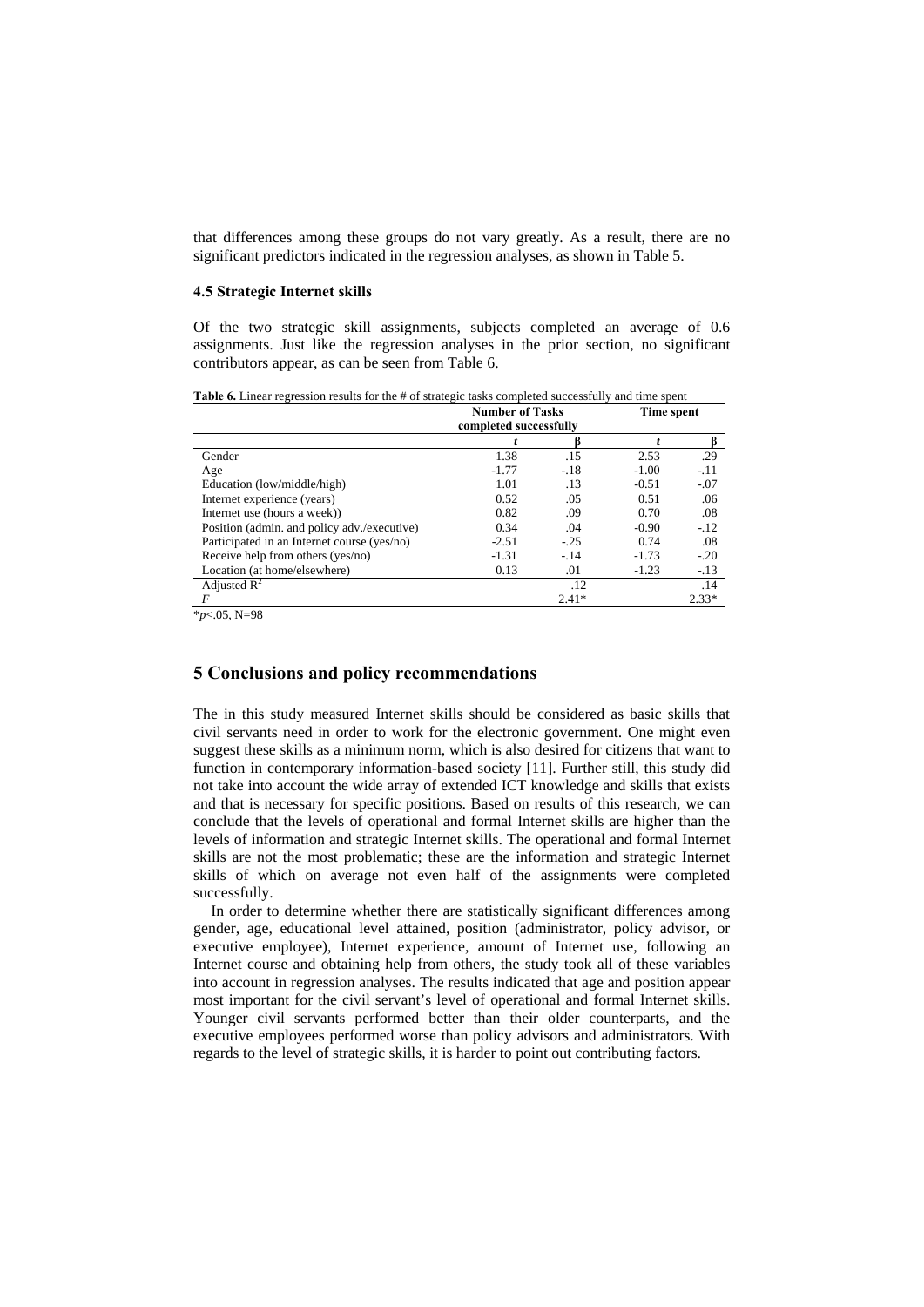The main question that arises from these conclusions is whether the state of affairs hinders further development of the electronic government. As outlined in the first section, the Internet plays an important role for civil servants that are in direct contact with citizens through the Internet or are responsible for current and future developments. All civil servants would benefit from better information and strategic Internet skills. Information skills consisting of selecting search systems, formulating search queries, and selecting and evaluating information sources are necessary in an increasing number of governmental positions and especially among policy advisors. Making use of strategic skills in government positions involves using information as a means in specific services and positions, including information provision, transactions, maintaining contacts, and developing organizational strategies. For executive employees, high levels of operational and formal skills are a necessity, as they have to work with online applications for handling forms and transactions. They also need specific information skills associated with their positions. When these skills are not adequate, more training, or even replacement of the employee, is necessary. Indeed, citizens who have trouble with online public services expect support. According to the results of this research, one might question whether civil servants are able to provide such assistance.

Sufficient levels of Information and strategic Internet skills are important for administrators and policy advisors to form part of their ability to define policy and administer the electronic government. Administrators are responsible for the institution of the public information supply, both internally and externally. They have to decide on the acquisition and implementation of infrastructures, architectures and applications and assess whether these fit within the existing organization or whether they need to be adapted. It is therefore recommended that administrators possess more Internet skills. Policy advisors should support administrators in decision-making and have to be aware of all possibilities that the Internet offers to the government.

It is highly recommended to improve the levels of Internet skills among civil servants, especially the levels of information and strategic Internet skills. It must be stressed that the government is the primary party responsible for the development and possession of these skills among its civil servants. Employers often expect that their employees possess general ICT competency that was learned either at the home or at the school. As such, they assume that employees only need specific training. For instance, more educated employees are expected to possess all necessary Internet skills, which they are not tested for. Civil servants have difficulties using search engines effectively. Knowledge regarding online exchange and cooperation with other companies and citizens is not covered in training programs. It is recommended that the Internet skill levels are tested when hiring new employers, preferably using tests or surveys.

Executive employees should be partly educated in operational and formal Internet skills, just as older administrators and policy advisors. Specific computer courses neglect some elementary operational and formal skills by having too narrow a focus. Executive employees cannot help insufficiently skilled citizens if they themselves only possess elementary knowledge. Administrators and some policy advisors would benefit from training in strategic information management, which is all too often passed to the ICT department. Currently, administrators follow several training programs that neglect information management and focus on financial and juridical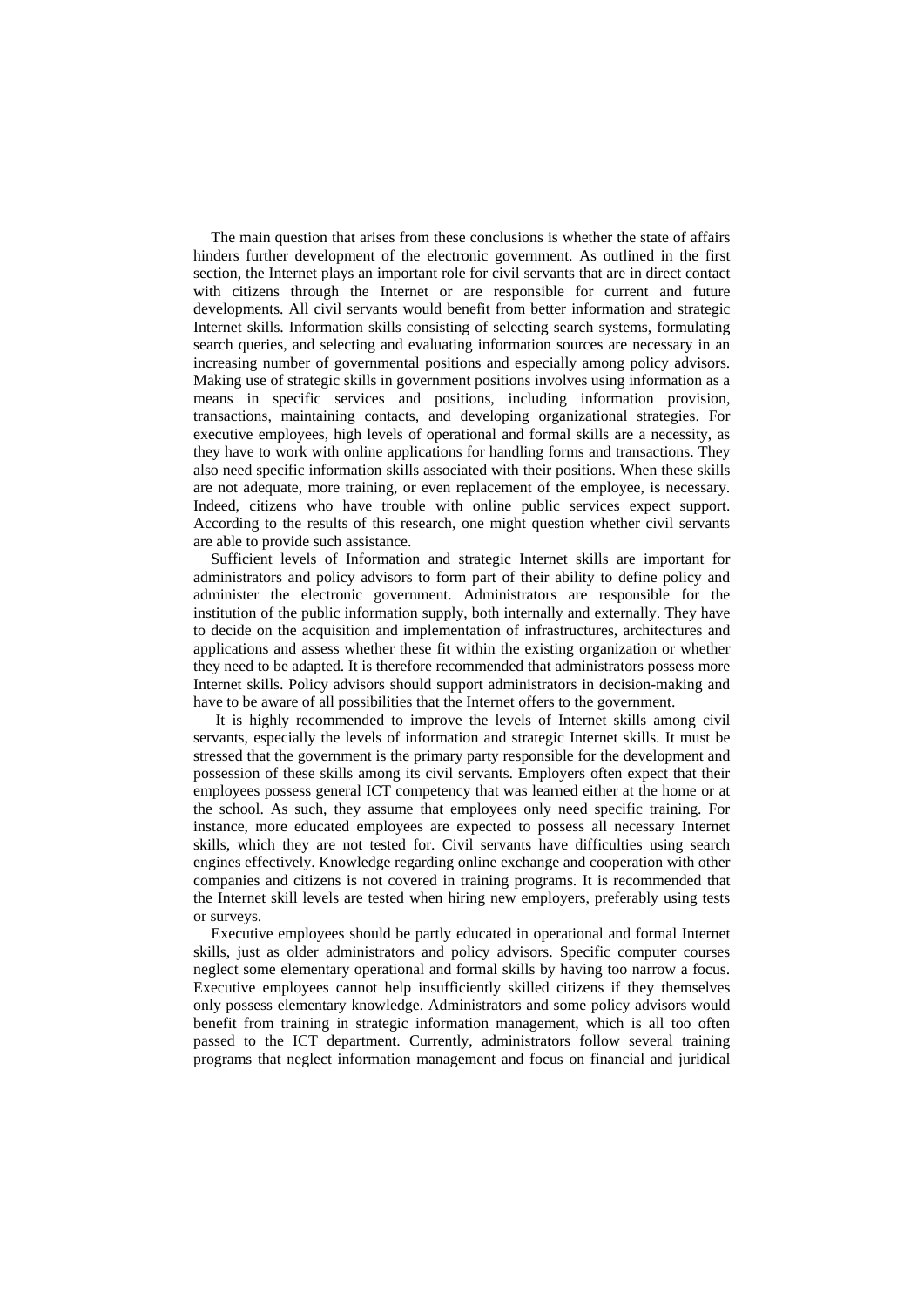affairs or human resource management [12]. Policy advisors would benefit from taking part in training programs for information skills and strategic skills.

## **References**

- 1. Bawden, D.: Information and Digital Literacies: A Review of Concepts. Journal of Documentation 57(2), 218-59 (2001)
- 2. Ba, H., Tally, W., Tsikalas, K.: Investigating children's emerging digital literacies. Journal of Technology, Learning and Assessment 1(4), 1-48 (2002)
- 3. Van Deursen, A.J.A.M., Van Dijk, J.A.G.M.: Measuring Internet skills. International Journal of Human Computer Interaction (in press)
- 4. Van Deursen, A.J.A.M., Van Dijk, J.A.G.M.: Using the Internet: Skill-related Problems in Users' Online Behavior. Interacting with Computers, 21 (2009)
- 5. Merritt, K., Smith, D., Renzo, J. C. D.: An Investigation of Self-Reported Computer Literacy: Is It Reliable?" Issues in Information Systems 6(1) (2005)
- 6. Talja, S.: The Social and Discursive Construction of Computing Skills" Journal of the American Society for Information Science and Technology 56(1): 13 – 22 (2005)
- 7. Norris, P.: Digital Divide: Civic Engagement, Information Poverty and the Internet Worldwide. Cambridge (2001)
- 8. Mossberger, K., Tolbert, C. J., Stansbury, M: Virtual Inequality: Beyond the Digital Divide. Georgetown University Press, Washington, DC (2003)
- 9. Warschauer, M.: Technology and Social inclusion: Rethinking the Digital Divide. Cambridge, MA: The MIT Press (2003)
- 10. Van Dijk, J.: The deepening divide. Inequality in the information society. Sage Publications: London (2005)
- 11. Van Deursen, A.J.A.M., Van Dijk, J.A.G.M.: Improving digital skills for the use of online public information and services. Government Information Quarterly, 26, 333-340 (2009)
- 12. Zuurmond, A.: In Verweij: Bijscholen maar hoe! Digitaal Bestuur Maart 2009

# **Appendix**

Assignment 1. (max. 6 minutes) – Operational Internet skills

- Task 1.1: Go to the website of the CBR (www.cbr.nl).
- Task 1.2: Click on the link 'Motor' in the menu on the left. Click on the subject 'Motor and scooter', placed in the column 'Brochures.'
- Task 1.3: Open the brochure 'Motor and scooter.' Save the brochure in the folder 'CBR' in My Documents. Close the brochure.
- Task 1.4: Add the homepage to the Favorites (or bookmarks).